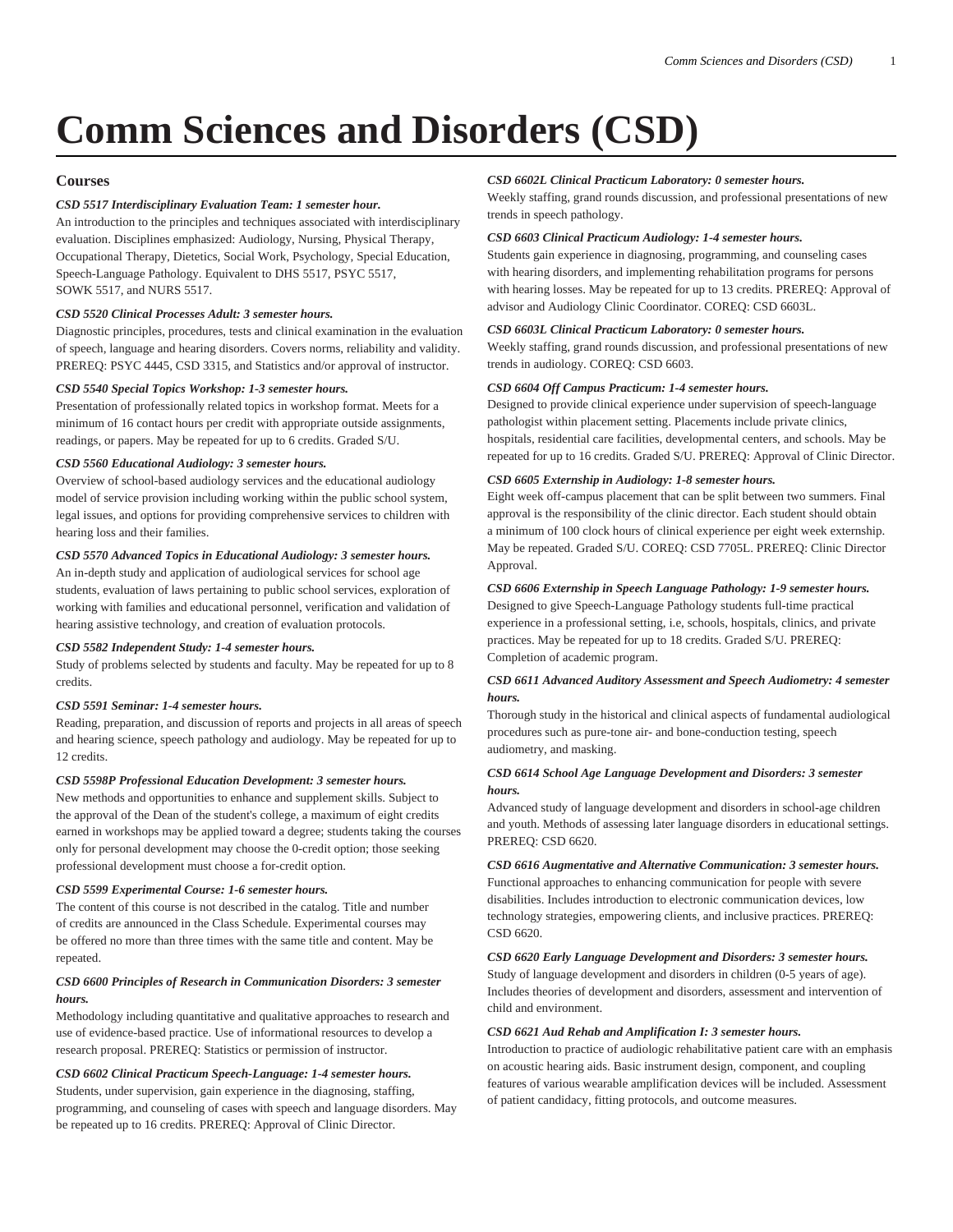## *CSD 6622 Speech Sound Disorders: 3 semester hours.*

Characteristics of children with speech sound disorders. Current approaches to assessment and theoretically-based treatment of speech sound errors, including multicultural applications.

#### *CSD 6623 Pediatric Audiology: 3 semester hours.*

Advanced study of hearing disorders and hearing test procedures in children. Topics include development of the auditory mechanism, auditory pathologies, developmental milestones, auditory testing, differential diagnosis, and management.

#### *CSD 6624 Disorders of Swallowing: 3 semester hours.*

Assessment and treatment of disorders associated with all stages of swallowing in adults and children. Includes oromyofunctional, oral preparatory, oral, pharyngeal, and esophageal swallowing disorders.

# *CSD 6625 Advanced Issues in Language Disorders: 3 semester hours.*

Critical issues in childhood language disorders including linguistic and cultural diversity, classroom-based strategies, and children with mental retardation, autism, learning disability and deafness. PREREQ: [CSD 6614](/search/?P=CSD%206614) or equivalent.

*CSD 6626 Introduction to Balance Function Assessment: 1 semester hour.*

Introduction to the assessment of the patient with dizziness and/or balance concerns. Emphasis will be on videonystagmography procedures, interpretation of findings, and communication to the referral source.

# *CSD 6629 Neuropathologies of Speech: 3 semester hours.*

Examines etiologies, characteristics, assessment and treatment of dysarthria, apraxia, and right-hemisphere dysfunction. PREREQ: [CSD 4405](/search/?P=CSD%204405) or permission of instructor.

#### *CSD 6630 Fluency Disorders in Children and Adults: 3 semester hours.*

Advanced study of assessment and treatment for fluency disorders in adults and children. Includes theory, developmental issues, cluttering, and specific treatment for adults and children.

#### *CSD 6631 Immittance/Special Assessment: 3 semester hours.*

Study of immittance and other special audiological tests used in site of lesion (differential) diagnostic work ups. Background, rationale, administration, and interpretations of immittance and other special tests will be considered along with the concept of Clinical Decision Analysis (CDA).

#### *CSD 6632 Craniofacial Anomalies: 2 semester hours.*

Consideration of the speech-language pathologist's role in the habilitation of patients with craniofacial anomalies. Clefts of the lip and palate are discussed. Team approaches to assessment and management are presented.

# *CSD 6633 Introduction to Evoked Potential Audiometry: 3 semester hours.*

Introduction to the study of evoked potential audiometry and otoacoustic emissions. Emphasis will be on the physiologic processes and instrumentation.

#### *CSD 6634 Voice Disorders: 2 semester hours.*

Study of the anatomical, physiological, and behavioral aspects of voice production. Consideration of voice disorders by the speech-language pathologist. Principles of assessment and treatment. PREREQ: [CSD 6624](/search/?P=CSD%206624).

# *CSD 6636 Medical/School Practice in Speech Language Pathology: 3 semester hours.*

Examines methods and practices specific to medical and school settings. Includes billing procedures, record keeping, referral procedures, ethics, treatment models related to settings, caseload management, Interdisciplinary Education program requirements, legal mandates, collaborative strategies, and inclusive practices. PREREQ: [CSD 6614](/search/?P=CSD%206614) or [CSD 6639](/search/?P=CSD%206639) or equivalent.

# *CSD 6639 Neurogenic Disorders of Language and Cognition: 3 semester hours.*

Etiologies, characteristics, assessments, and treatment of aphasia, traumatic brain injury, and dementia.

# *CSD 6641 Aud Rehab and Amplification II: 3 semester hours.*

Continued review of amplification technology focused on advanced signal processing, prescriptive fitting rationales, verification/validation methodologies, and programming software. Patient orientation, programming adjustments, and hearing aid repair will also be covered with experiential learning activities.

# *CSD 6643 Aural Rehab and Cochlear Implants: 3 semester hours.*

Directed classroom instruction and clinical experience with implantable hearing technologies and with cochlear implants. Current hardware and software and approaches to assessment, fitting, and rehabilitation of implanted adults and children. Lab instruction on current manufacturer devices and software will also be covered in this course.

## *CSD 6644 Implantable Technologies: 1 semester hour.*

Directed classroom instruction and clinical experience with Middle Ear Implants, Acoustic Implants, Bone Anchored Hearing Appliances, Auditory Brainstem Implants, and Vestibular Implants. Current candidacy requirements, assessment procedures, technology, surgery implications, fittings, and rehabilitation for children and adults. There will also be lab opportunities for Bone Anchored Hearing Aid Appliance software, candidacy, and fittings.

#### *CSD 6645 Auditory Anatomy and Physiology: 2 semester hours.*

Comprehensive treatment of the anatomy, physiology, and neuroanatomy of the auditory system from the outer ear to the auditory cortex.

# *CSD 6646 Central Auditory Processing: 2 semester hours.*

This course will review the anatomical and neurophysical aspects of auditory processing. The nature and causes of auditory processing disorders in children and adults will be discussed including disorder symptoms, assessment, treatment, clinical management and referrals. The impact of auditory processing disorders on language and learning will be discussed as well as differential diagnosis, the collaborative model, counseling, and advocacy.

# *CSD 6647 Auditory Physiology of Speech and Non Speech Signals: 2 semester hours.*

Continuation of advanced study of the auditory system, including central pathways, auditory perception of speech and non-speech signals, and psychoacoustics, with focus on pitch and loudness phenomenon, masking, and binaural effect. PREREQ: [CSD 6645](/search/?P=CSD%206645).

# *CSD 6648 Professional Issues in Speech Language Pathology: 3 semester hours.*

Advanced preparation for professional practice in speech-language pathology. Includes study of policies and practices in employment settings, service delivery models, ethics, counseling, and supervision. PREREQ: Two semesters of [CSD 6602.](/search/?P=CSD%206602)

# *CSD 6650 Thesis: 1-4 semester hours.*

Research project under supervision of academic faculty member. May be repeated. Graded S/U. PREREQ: Ability to deal with technical literature, proven writing ability; approval of advisor and instructor.

# *CSD 6651 Master's Paper: 1-3 semester hours.*

Major paper or project synthesizing aspects of a specialized area of speechlanguage pathology, or audiology. A large component of the paper must reflect the student's own original thinking. May be repeated. Graded S/U.

#### *CSD 6652 Auditory Language Learning: 3 semester hours.*

This course examines the development of speech and hearing in children who are hard of hearing or deaf. Focus is placed on how children with hearing impairments differ in their learning of language compared to children with normal hearing. Language strategies for use by professionals serving deaf and hard of hearing children to promote language learning will also be discussed.

# *CSD 6655 Literacy Development for Children who are Deaf/Hard-of-Hearing: 3 semester hours.*

Overview of key aspects of literacy development and how literacy can be impacted by the presence of a